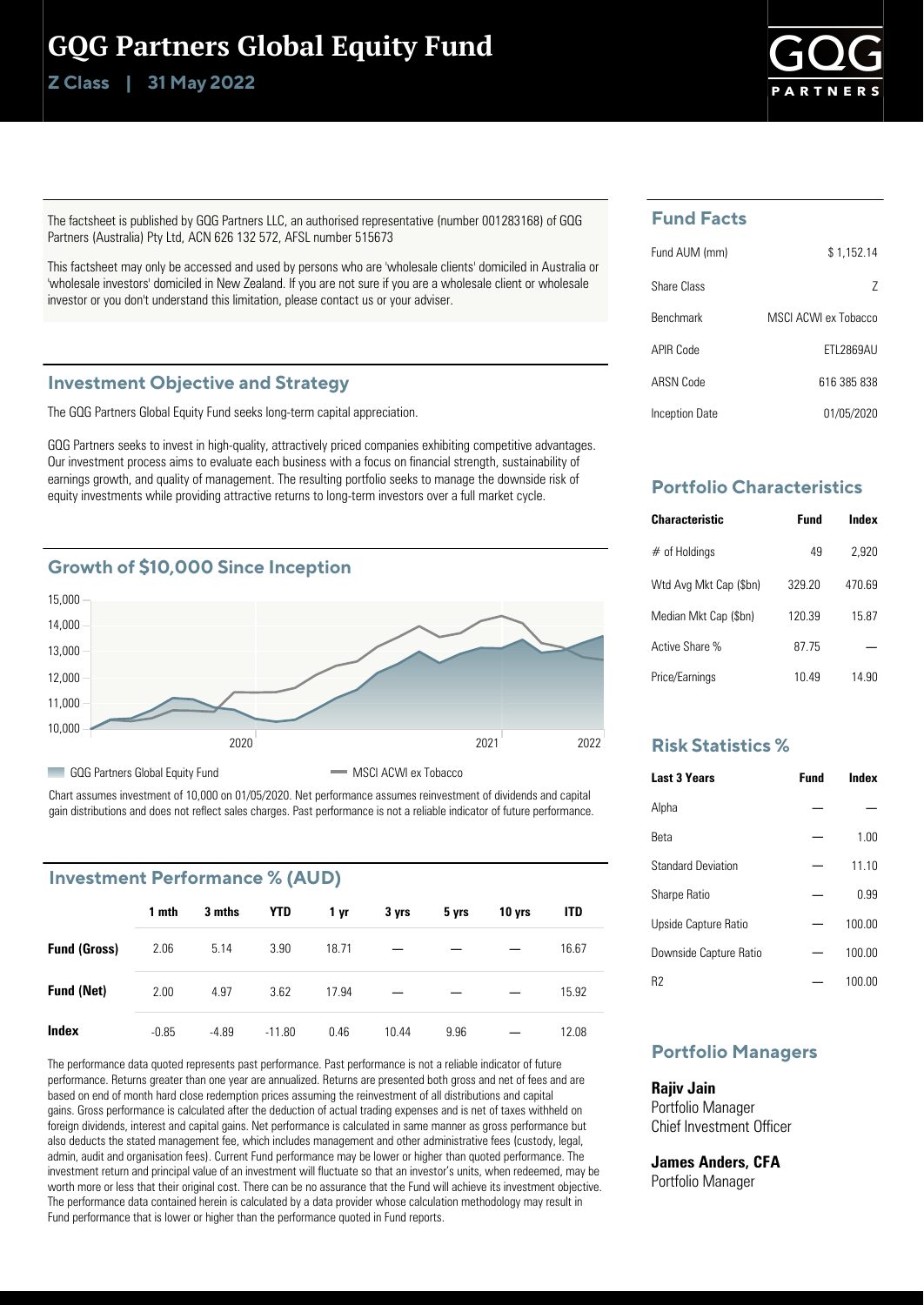# GQG Partners Global Equity Fund

**Class | Z 31 May 2022**



### **Top 10 Holdings** (% total portfolio)

| Holding                          | Fund |
|----------------------------------|------|
| Exxon Mobil Corp                 | 70   |
| Occidental Petroleum Corp        | 59   |
| Walmart Inc                      | 51   |
| Astra7eneca PLC                  | 51   |
| Johnson & Johnson                | 48   |
| UnitedHealth Group Inc           | 38   |
| Glencore PLC                     | 38   |
| Petroleo Brasileiro SA Petrobras | 34   |
| Devon Energy Corp                | 34   |
| Exelon Corp                      | 3.2  |
|                                  |      |
|                                  | 45.5 |

#### **Sectors** (% portfolio equity)

| Sector                        | <b>Fund</b> | Index | Under/Over |
|-------------------------------|-------------|-------|------------|
| <b>Communication Services</b> | 3.5         | 7.9   |            |
| <b>Consumer Discretionary</b> |             | 11.0  |            |
| <b>Consumer Staples</b>       | 13.0        | 6.6   |            |
| Energy                        | 31.2        | 5.2   |            |
| <b>Financials</b>             | 6.1         | 14.9  |            |
| Healthcare                    | 22.5        | 12.4  |            |
| Industrials                   | 0.0         | 9.4   |            |
| Information Technology        | 3.6         | 21.5  |            |
| <b>Materials</b>              | 13.2        | 5.2   |            |
| <b>Real Estate</b>            |             | 2.8   |            |
| Utilities                     | 6.9         | 3.1   |            |

### **Fund Sector Over Time** (% portfolio equity)



### **Enquiries**

Wholesale Clients domiciled in Australia and Wholesale Investors domiciled in New Zealand can direct all enquiries, including requests for a Product Disclosure Statement (PDS) and accompanying Reference Guide free of charge, to:

**Laird Abernethy,** Managing Director GQG Partners (Australia) Pty Ltd ACN 626 132 572 AFSL number 515673 Email: labernethy@gqgpartners.com Tel: +61 2 9238 8093

### **Portfolio Holdings**

Portfolio holdings are subject to change without notice. Cash and cash equivalents represented 3.71% of the total portfolio.

Top ten holdings identified and described do not represent all securities purchased, sold, or recommended for inclusion in the Fund and no assumption should be made that such securities or future recommendations were or will be profitable in the future. Country allocations reflect the country of risk of the securities in the portfolio as assigned by Morningstar, though GQG's portfolios are constructed based upon GQG's assessment of each issuer's country of risk exposure, which may not be the same as Morningstar's country assignment.

#### **Fund Expense %**

| <b>Buy Spread</b>      | 0.18 |                                                       |
|------------------------|------|-------------------------------------------------------|
| <b>Sell Spread</b>     | O 18 | *Inclusive of goods and<br>services tax (GST) and any |
| <b>Management Fee*</b> | Ი 65 | reduced input tax credit                              |

# **Top 10 Countries** (% portfolio equity)